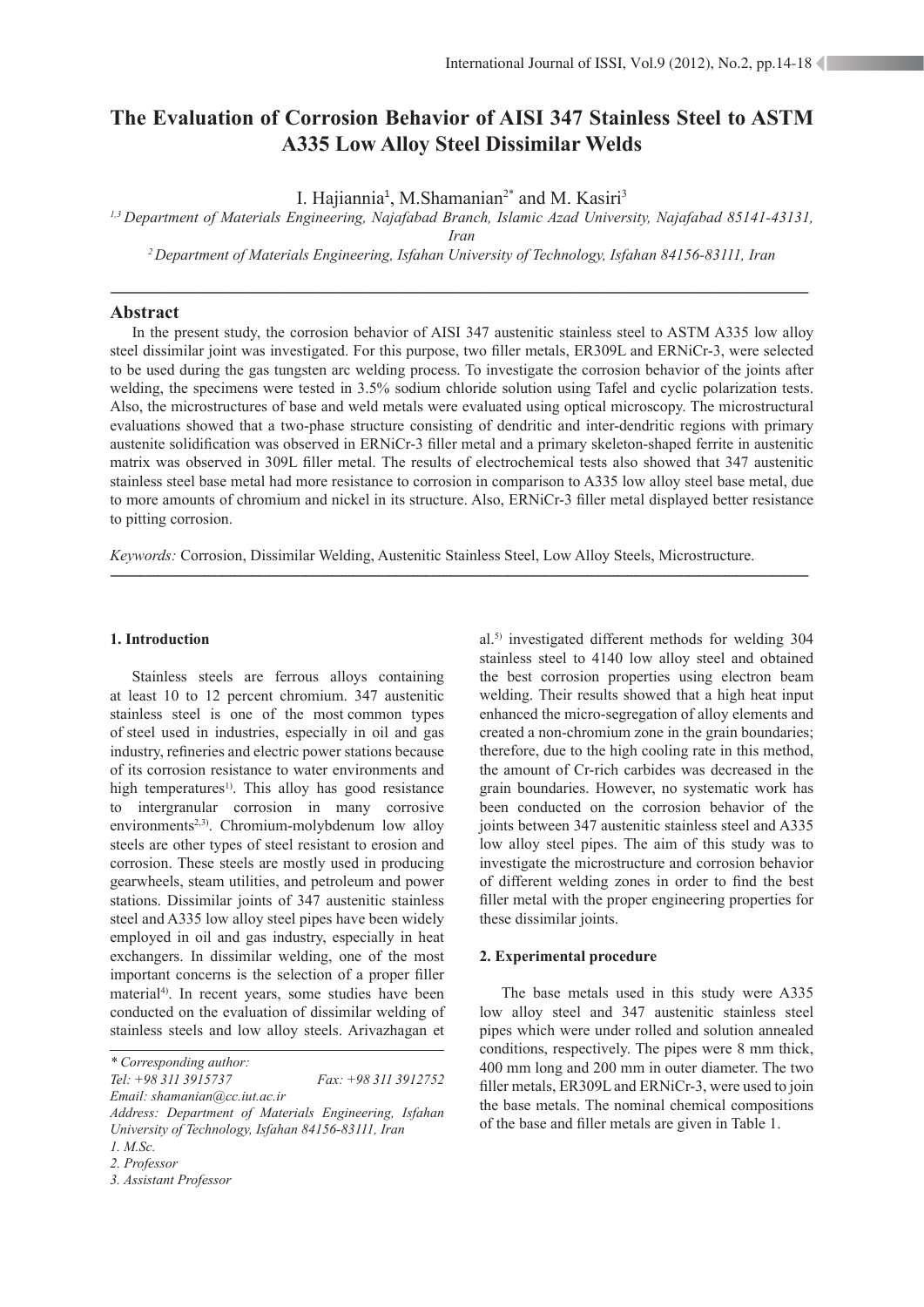| Element       |                | Cr.   | Ni    | Mo.  | Mn  | Si   | Ti   | Сu   | Nb   | Fe   |
|---------------|----------------|-------|-------|------|-----|------|------|------|------|------|
| A335          | 0.1            | 1.12  |       | 0.5  | .03 | 1.0  |      | 0.08 |      | Bal. |
| AISI 347      | 0.08           | 17.36 | 10.65 | 0.37 | 2.0 | 1.0  | 0.01 | 0.35 | 0.55 | Bal. |
| <b>ER309L</b> | 0.02           | 23.7  | 139   | 0.04 | 1.8 | 0.51 |      | 0.05 |      | Bal. |
| ERNiCr-3      | 0 <sub>1</sub> | 16    | Bal.  | 3    | 0.5 | 0.75 | .05  | 012  |      |      |

*Table 1. The Chemical composition of used materials (wt. %)*

Wires 2.4 mm in diameter were used for root pass and hot and cover passes. Before welding, the pipes were prepared to make a single V groove butt configuration. The welding was done by gas tungsten arc welding process with Direct-Current Electrode Negative (GTAW-DCEN) and argon gas of 99.99% purity and 30 flow rate and shield. In order to minimize the tension of the weld metal solidification, the interpass temperature was selected to be 150°C.

The heat input was calculated by the following equation and the minimum length of arc was considered to be about  $2mm<sup>4</sup>$ :

$$
H.I = \frac{\eta.I.V}{S}
$$

The current was about 140 amperes in each pass, the voltage (v) was about 11 volts, the welding speed was about 1- 1.1 mm/s, and arc Efficiency  $(\eta)$  was considered to be 0.6. For both weld metals, the heat input was calculated to be about 0.882. Metallography procedure was used to study the microstructure of base metals, weld metals, and microstructure changes<sup>2)</sup>; therefore, for each joint, two specimens with the proper size were prepared by grinding using 80 to 2000 grits silicon carbide paper, which was followed by final polishing with  $0.3 \mu$ m alumina powders. The specimens were etched for 15 seconds using Nital solution (2% nitrate acid in alcohol) to show the structure of low alloy steel; also, they were etched by Marbel solution (10 gr of  $CuSO<sub>4</sub> + 50cc$  HCl + 50cc  $H<sub>2</sub>O$ ) to find the microstructure of austenitic stainless steel weld metal. The specimens were elecroetched by a solution (60 ml water and 40 ml nitrate acid), with 5 volts for 10 seconds; as a result, the microstructure of nickel-based weld metal was found.

 In order to investigate the corrosion behavior of the weld cross-sections, first, specimens were cut in proper dimensions and they were made smooth by grinding. Afterwards, to make electric connection, coated copper wires were soldered on the back of the specimens. Then the specimens were coated with a special wax so that finally, just a specific part was touching the electrolyte solution. To make sure that the surface of the specimens was smooth for different corrosion tests, the mounted specimens were sandpapered using 100 to 1200 grits silicon carbide paper. They were washed several times using acetone and dried with a current of warm air. In each test,

attempts were made to prepare the specimens before the tests and without any delay; then they were put into the solution for two hours so that the system could reach a balance. After that, the cyclic polarization and Tafel extrapolation tests were done based on the ASTM-G61 standard, in 3.5% NaCl, using a Parstat 2273 Potanso Stat machine. The tests included intracellular corrosion three electrodes with reference electrode, saturated calomel electrode, platinum plate auxiliary electrode and sample working electrode. The scanning rate was the same for all specimens (1mv/s) and all tests were conducted at room temperature and initiated at a potential of about 250 mV below the corrosion potential.

### **3. Results and discussion**

Figure 1(a) shows the microstructure of A335 chromium-molybdenum low alloy steel in which ferrite grains with dark pearlite grains can be observed. The microstructure of 347 austenitic stainless steel contained an austenitic field with equiaxed grains as shown in Figure 1(b).



*Fig. 1. optical micrographs of (a) A335 low alloy steel and (b) 347 austenitic stainless steel.*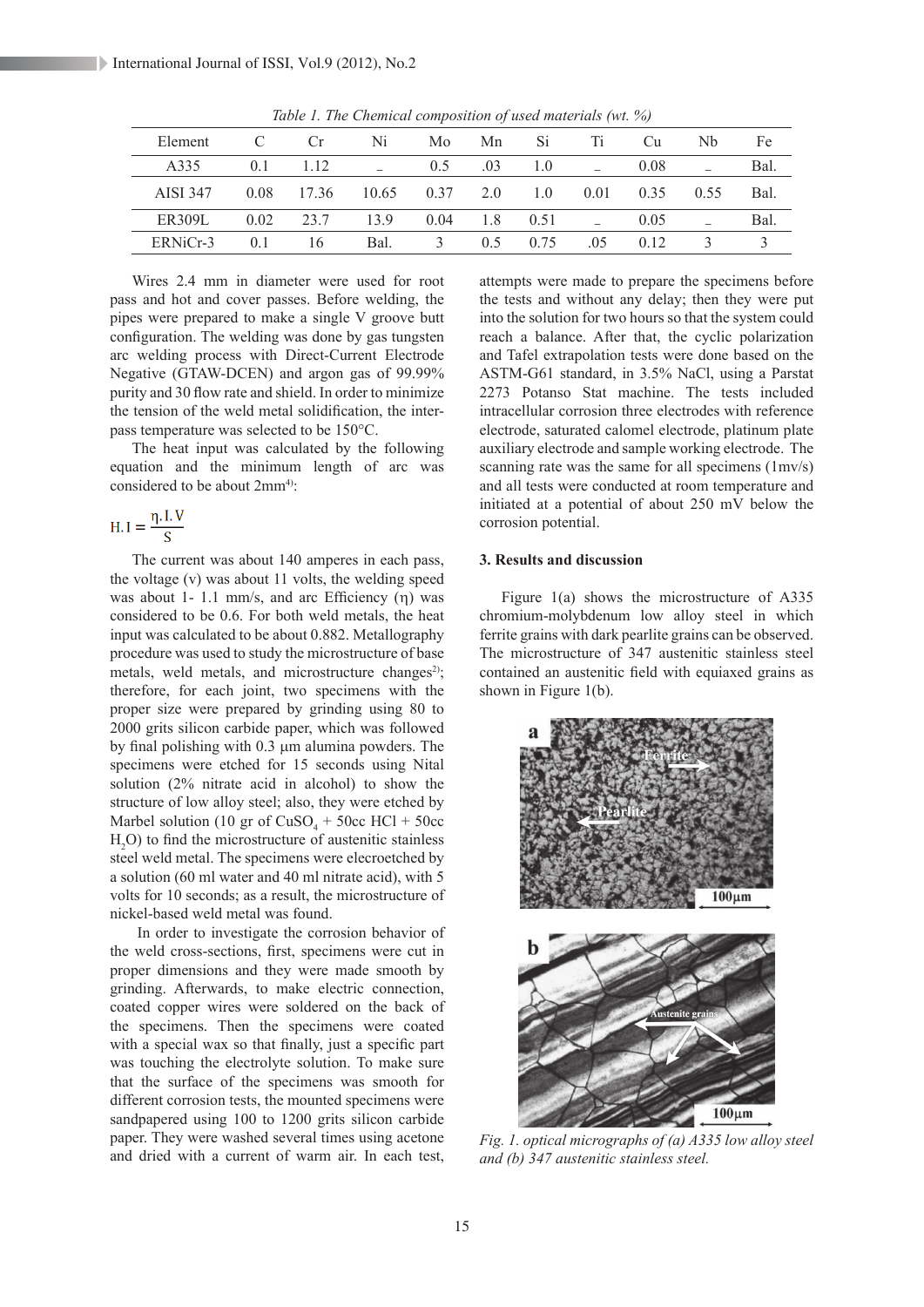The microstructure of 309L austenitic stainless steel weld metal is shown in Figure 2. The solidification of 309L as a primary ferrite exhibited a skeletal ferrite morphology and solidification of FA type.



*Fig. 2. Microstructure of ER309L weld metal.*

The granular structure of ERNiCr-3 weld metal is shown in Figure 3. The solidification of ERNiCr-3 weld metal was fully austenitic; also a two-phase structure which contained dendrite and interdendrite zones could be observed<sup>1)</sup>



*Fig. 3. Microstructure of ERNiCr-3 weld metal.*

As it is obvious, with regard to the type of the filler metal (nickel-based and iron-based), the difference in the austenite percentage of the weld metal and the type of chemical composition can be seen by evaluating the effect of microstructure on corrosion behavior. In order to study the corrosion behavior, two different tests of electrochemical Tafel extrapolation and cyclic polarization were used. The results are presented below.

After floating the specimens in the solution, they reached a stable condition in about 2 hours and the open circuit potential was transferred to higher (nobler) potentials, which could be attributed to the

formation of the passive layer<sup>6</sup>. Table 2 shows open circuit potential in the tested base metals and weld metals. With regard to the chemical composition of the base metals, according to studies conducted by researchers such as Shimada and Amini, it has been specified that chromium is an active metal; however, chromium itself and its alloys are passive and show high resistance to corrosion in many environments<sup>5,7)</sup>. The presence of chromium element in these specimens and the formation of an outer layer containing  $Cr_2O_3$ , cause the deactivation of the surface and resistance to corrosion. Some sources have only considered the single layer  $Cr_2O_3^{\{6\}}$ , which is divided into two sublayers in stainless steels. The inner layer provides the deactivating effect and contains  $Cr_2O_3$  and the outer layer contains iron oxides and hydroxides and is mostly influenced by external conditions<sup>7)</sup>.

*Table 2. Evaluation of open circuit potential of the base metals and the weld metals*

|                                       |  | Element 347 A335 ERNiCr-3 ER309L |          |
|---------------------------------------|--|----------------------------------|----------|
| Eocp $(V_{SCE})$ -0.361 -0.611 -0.123 |  |                                  | $-0.260$ |

As presented, the 347 specimen contained more chromium and a higher free potential of corrosion. The other difference was the amount of copper in each base metal. According to Table 1, the amount of copper in 347 stainless steel base metal was 5 times more than in A335 low alloy steel. Ogazi  $6$ investigated the effect of adding copper on corrosion behavior. The results showed that adding copper led to the improvement of resistance to pitting corrosion. For weld metals, the free potential of ERNiCr-3 was higher than 309L, which could be related to more nickel in the form of nickel oxide (NiO). The electron and ion conductivity in the passive layer formed on the surface of nickel-based alloys and Cr-Ni alloys were more than that formed on the surface of pure chromium. Nickel is a proper metal for producing the alloys that need resistance to high temperatures $\delta$ . In addition, most serious corrosion problems in alkaline materials and solutions are solved with nickel. In fact, alloys corrosion resistance, for instance in sodium hydroxide, is proportional to their nickel content. The Tafel extrapolation curve, which is related to the base metals in 3.5% sodium chloride solution, is displayed in Figure 4. According to the curves obtained from the test of Tafel extrapolation in Figure 4(a), it is shown that the curve which is related to 347 austenitic stainless steel base metal has moved upwards and left in comparison to A335 low alloy steel base metal.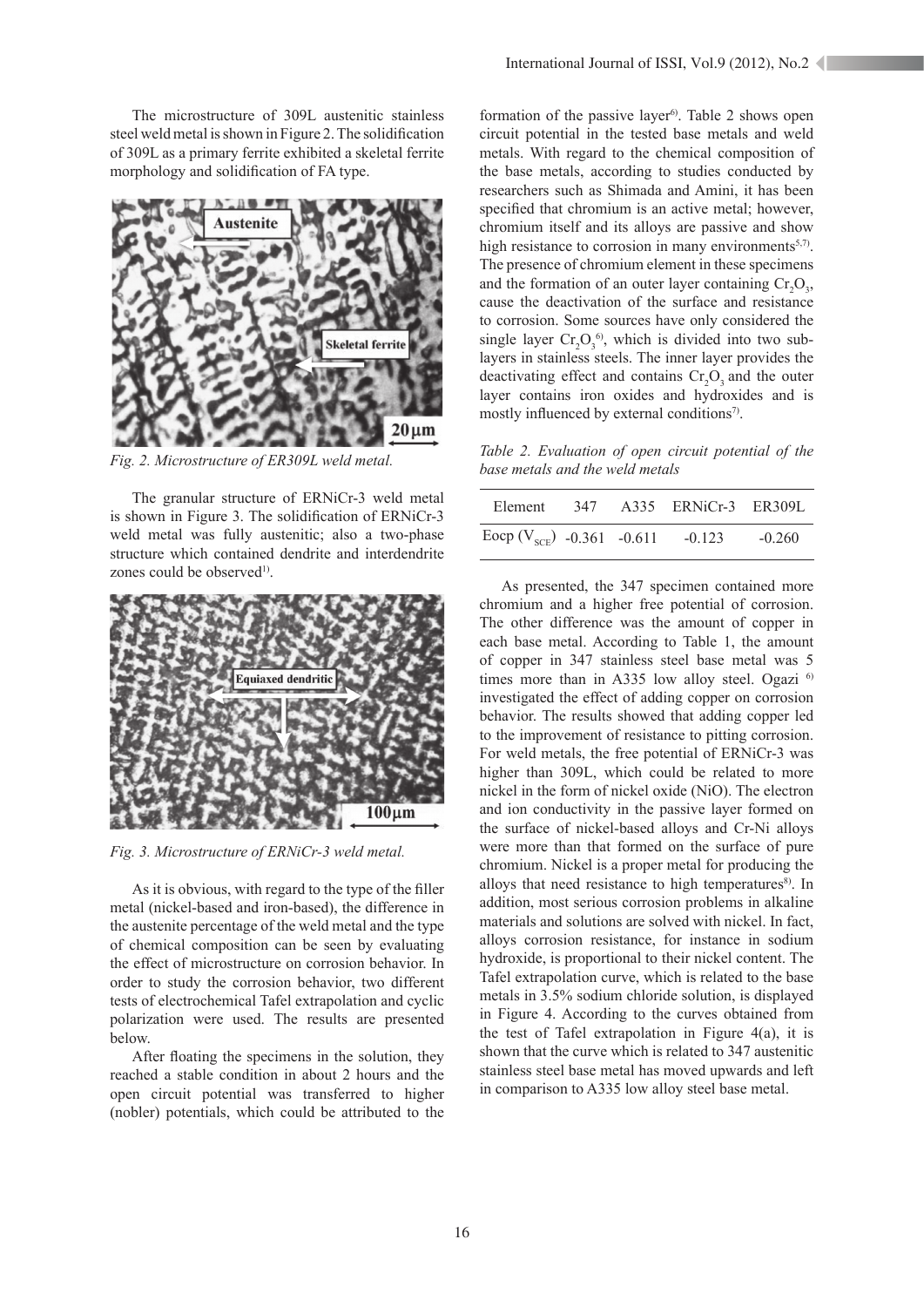International Journal of ISSI, Vol.9 (2012), No.2



*Fig. 4. Tafel extrapolation plots of (a) base metals and (b) weld metals.*

Table 3 gives the concentration on the free corrosion potential and corrosion current density in different specimens. As it is observed, the amount of corrosion current density in austenitic stainless steel has been less, showing that 347 austenitic stainless steel base metal has higher (nobler) corrosion potential and lower corrosion current density. This means that 347 austenitic stainless steel base metal has better resistance to corrosion in the chemical composition of both base metals. 347 austenitic stainless steel base metal contains 20 times more chromium than A335 low alloy steel base metal, showing that along with the present nickel, it leads to the general improvement of resistance to corrosion in this metal.

*Table 3. Free corrosion potential and corrosion current density in difference specimens*

| Element                        |                 | 347 A335 ERNiCr-3 ER309L |        |
|--------------------------------|-----------------|--------------------------|--------|
| $E_{CORR}(mV_{SCF})$ -462 -625 |                 | $-411$                   | $-274$ |
| $i_{CORR}(\mu A/cm^2)$ 89      | 24 <sub>0</sub> | $\frac{1}{2}$            | 80     |

Figure 4(b) shows the curve of Tafel extrapolation which is related to the weld metals used in this test and in the fourth pass. It can be conducted that both weld metals have good resistance to corrosion although the difference in the chemical composition leads to different behaviors in the test environments. But, generally ERNiCr-3 filler metal shows less corrosion current density by moving to the left of the graph.

In this test, the starting potential relative to EOCP is considered to be -0.2500V and the ending potential relative to EOCP is 0.2500 V. In Figure 5(a), the cyclic polarization curve which is related to the base metals can be seen. Both base metals have formed positive hysteresis loop after the return potential and during the reverse scanning, showing the pitting corrosion in the two base metals. In other words, both base metals are sensitive to pitting corrosion, but the intensity of the occurrence of pitting corrosion, which depends on the area of the hysteresis loop, is different. By paying close attention to the figure, it is obvious that 347 austenitic stainless steel base metal has much better resistance to pitting corrosion in comparison to A335 low alloy steel, due to its chemical composition, especially more nickel and chromium content. Figure 5(b) shows the cyclic polarization curve for the weld metals. As it is observed in this figure, it can be concluded that the intensity of pitting corrosion in 309L weld metal is more than ERNiCr-3 weld metal. ERNiCr-3 filler metal has a lot of molybdenum which contributes to deactivation of the surface and increases the resistance of the outer layer, which, in turn, increases the resistance to pitting corrosion in this alloy<sup>8)</sup>. ERNiCr-3 filler metal was selected using AWS A5.14 standard and studying the references. After obtaining the results from the corrosion test and noting that generally, chromium, molybdenum and nickel increase the resistance to pitting corrosion, and also, by bearing in mind that ERNiCr-3 filler metal contains high amounts of these elements, it can be concluded that the function of this metal against corrosion is better than 309 filler metal.



*Fig. 5. Cyclic polarization plots of (a) base metals and (b) weld metals.*